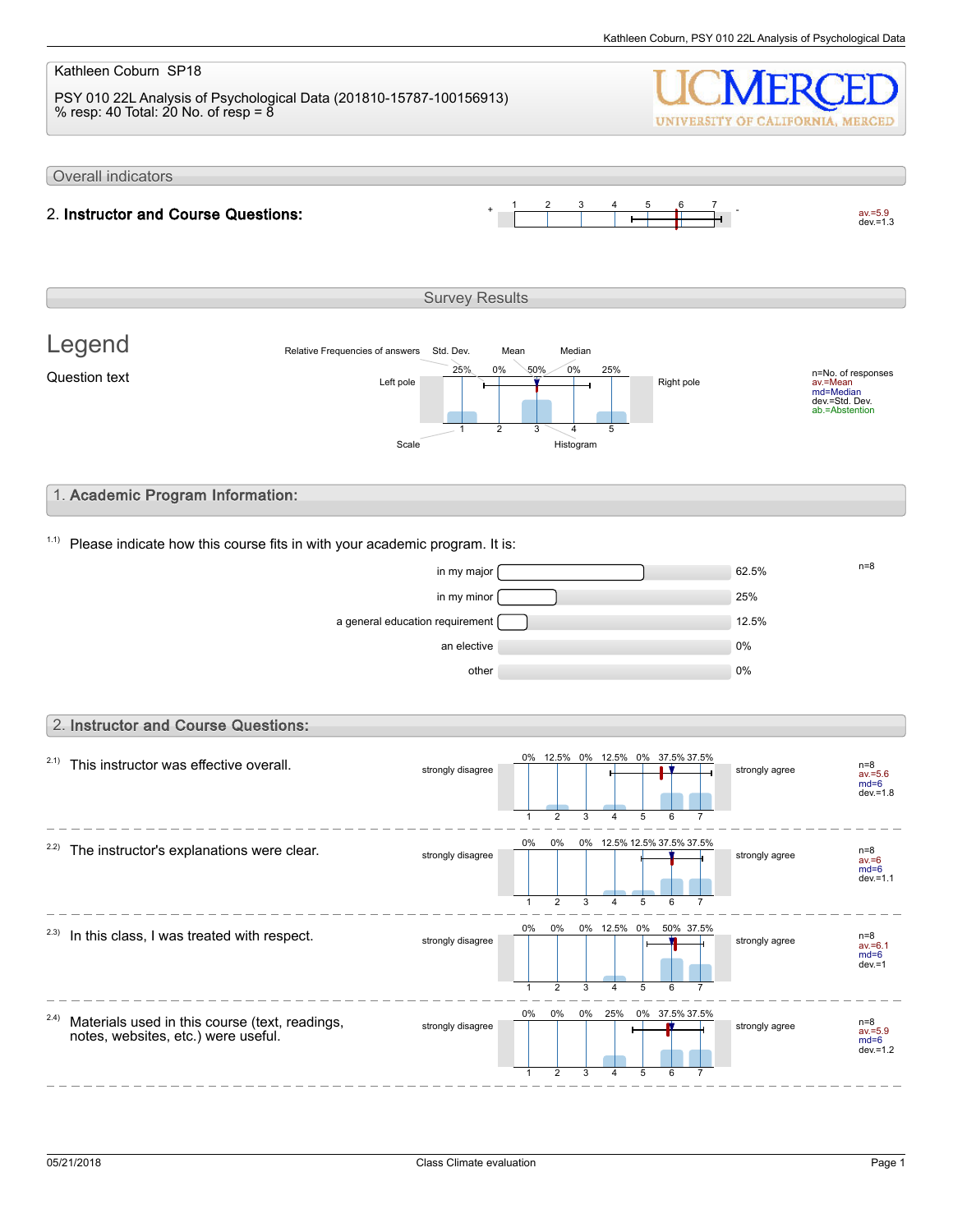| 2.5)  | Assigned work was valuable to my learning.                           | strongly disagree | 0%                 | 0%<br>2                 | 0%<br>3 | 25%              | 5 | 0% 37.5% 37.5%                     | strongly agree | $n=8$<br>$av = 5.9$<br>$md=6$<br>$dev = 1.2$ |
|-------|----------------------------------------------------------------------|-------------------|--------------------|-------------------------|---------|------------------|---|------------------------------------|----------------|----------------------------------------------|
| 2.6)  | This class was well organized.                                       | strongly disagree | 0%                 | $0\%$<br>$\overline{2}$ | 0%      | 25%              |   | 0% 37.5% 37.5%                     | strongly agree | $n=8$<br>$av = 5.9$<br>$md=6$<br>$dev = 1.2$ |
| 2.7)  | I knew what was expected of me in this class.                        | strongly disagree | 0%                 | $0\%$<br>$\overline{2}$ | 3       |                  | 5 | 0% 12.5% 12.5% 37.5% 37.5%         | strongly agree | $n=8$<br>$av = 6$<br>$md=6$<br>$dev = 1.1$   |
| (2.8) | The instructor was well prepared for class.                          | strongly disagree | 0%                 | 2                       | 3       | 4                | 5 | 0% 12.5% 12.5% 0% 37.5% 37.5%      | strongly agree | $n=8$<br>$av = 5.8$<br>$md=6$<br>$dev = 1.5$ |
| 2.9)  | There was sufficient time in class for questions<br>and discussion.  | strongly disagree | 0%<br>$\mathbf{1}$ | 0%<br>$\overline{2}$    | 3       | 0% 12.5% 0%<br>4 | 5 | 50% 37.5%                          | strongly agree | $n=8$<br>$av = 6.1$<br>$md=6$<br>$dev = 1$   |
| 2.10) | The instructor displayed enthusiasm for the<br>subject matter.       | strongly disagree | 0%<br>$\mathbf{1}$ | $\overline{2}$          | 3       | 4                | 5 | 0% 12.5% 12.5% 0% 37.5% 37.5%<br>6 | strongly agree | $n=8$<br>$av = 5.8$<br>$md=6$<br>$dev = 1.5$ |
|       | <sup>2.11)</sup> Methods of evaluation in this course were fair.     | strongly disagree | 0%                 | 0%<br>$\overline{2}$    | 0%<br>3 | 25%              | 5 | 0% 37.5% 37.5%                     | strongly agree | $n=8$<br>$av = 5.9$<br>$md=6$<br>$dev = 1.2$ |
|       | <sup>2.12)</sup> Feedback on my work was valuable to my<br>learning. | strongly disagree |                    | 2                       |         |                  | 5 | 0% 12.5% 0% 12.5% 0% 37.5% 37.5%   | strongly agree | $n=8$<br>$av = 5.6$<br>$md=6$<br>$dev = 1.8$ |
| 2.13) | The instructor was available for consultation<br>outside class.      | strongly disagree | በ%                 | በ%<br>2                 | 3       |                  | 5 |                                    | strongly agree | $n=8$<br>$av = 5.9$<br>$md=6$<br>$dev = 1.2$ |
|       | <sup>2.14)</sup> I learned a great deal in this course.              | strongly disagree |                    |                         |         |                  |   | 0% 14.3% 0% 14.3% 0% 28.6% 42.9%   | strongly agree | $n=7$<br>$av = 5.6$<br>$md=6$<br>$dev = 1.9$ |

1 2 3 4 5 6 7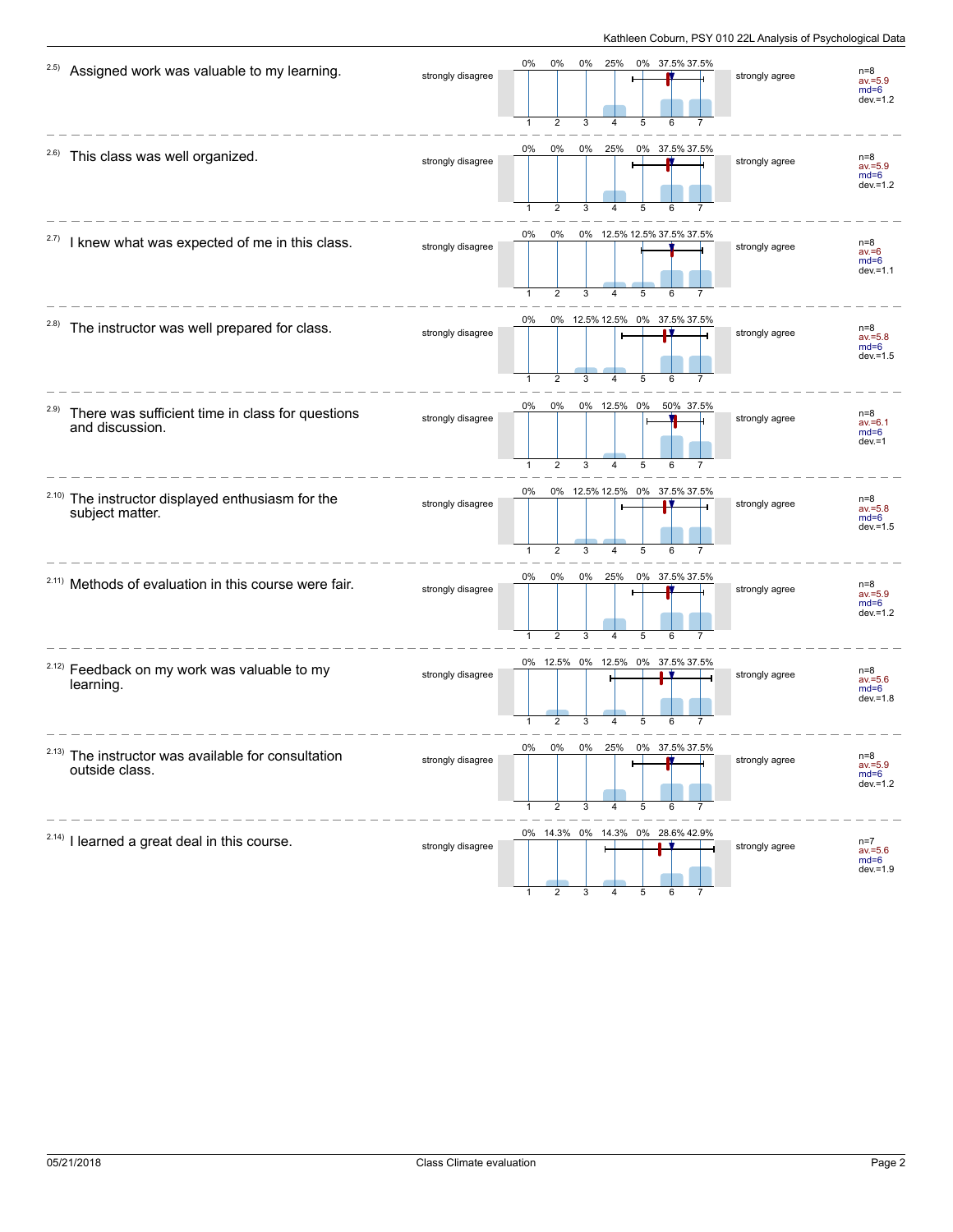# Histogram for scaled questions

The instructor's explanations were clear.

### This instructor was effective overall.



#### Materials used in this course (text, readings, notes, websites, etc.) were useful.



## I knew what was expected of me in this class.



#### The instructor displayed enthusiasm for the subject matter.



#### The instructor was available for consultation outside class.





### Assigned work was valuable to my learning.



### The instructor was well prepared for class.



#### Methods of evaluation in this course were fair.



#### I learned a great deal in this course.



#### In this class, I was treated with respect.



#### This class was well organized.



#### There was sufficient time in class for questions and discussion.



#### Feedback on my work was valuable to my learning.

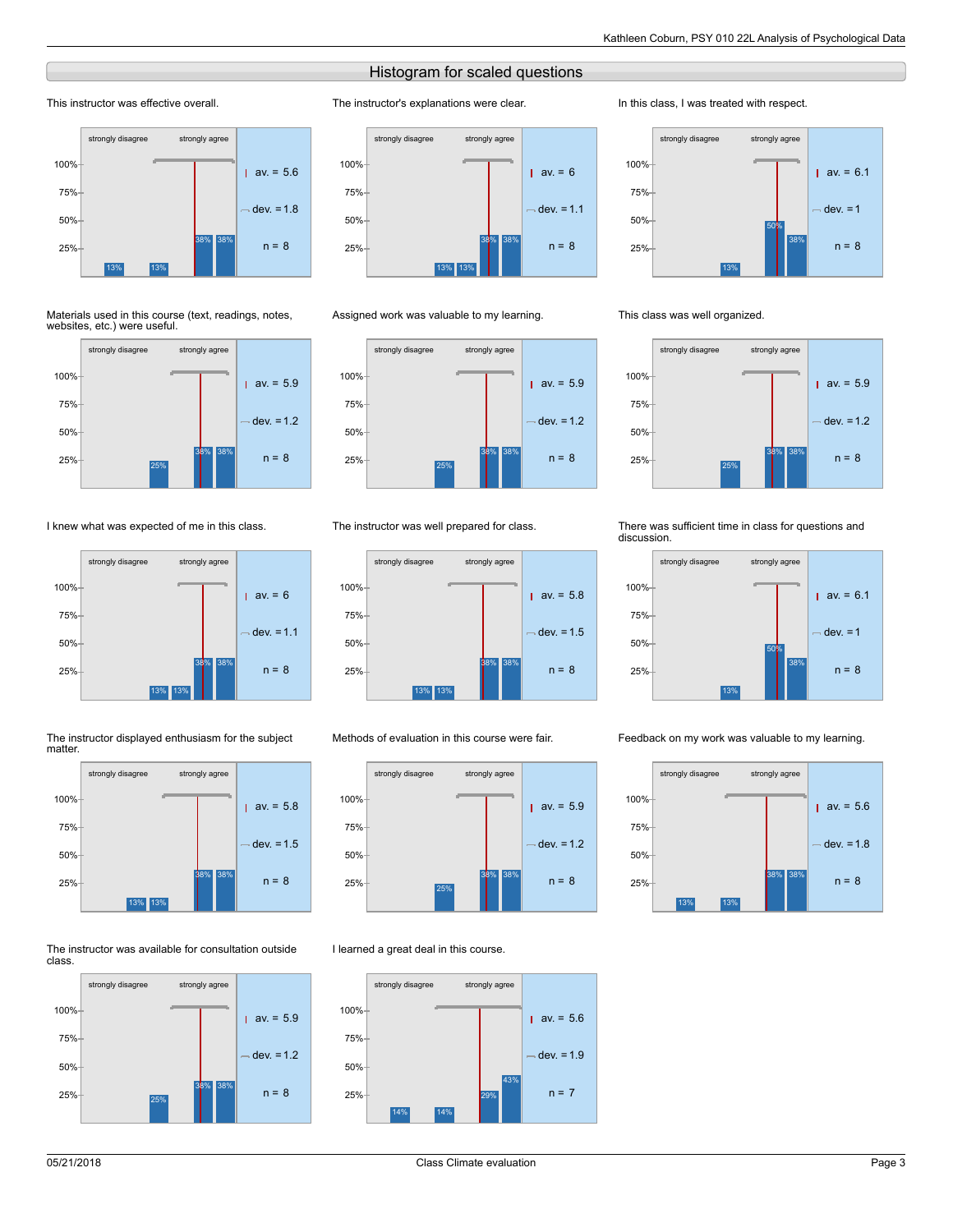# Profile

Name of the course: (Name of the survey)

Subunit: Social Sciences, Humanities & Arts Name of the instructor: Kathleen Coburn PSY 010 22L Analysis of Psychological Data

Values used in the profile line: Mean

# 2. Instructor and Course Questions:

| 2.1) This instructor was effective overall. | strongly |
|---------------------------------------------|----------|
|---------------------------------------------|----------|

 $2.2)$  The instructor's explanations were clear.

 $2.3)$  In this class, I was treated with respect.

- 2.4) Materials used in this course (text, readings, notes, websites, etc.) were useful.
- $2.5$ ) Assigned work was valuable to my learning.

 $2.6$ ) This class was well organized.

- $2.7$ ) I knew what was expected of me in this class.
- 2.8) The instructor was well prepared for class.
- 2.9) There was sufficient time in class for questions and discussion.
- 2.10) The instructor displayed enthusiasm for the subject matter.
- $2.11)$  Methods of evaluation in this course were fair.
- 2.12) Feedback on my work was valuable to my learning.
- 2.13) The instructor was available for consultation outside class.
- $2.14)$  I learned a great deal in this course.

| strongly<br>disagree |  | strongly agree | $n=8$ | $av.=5.6$ md=6.0     |  |
|----------------------|--|----------------|-------|----------------------|--|
| strongly<br>disagree |  | strongly agree | $n=8$ | $av.=6.0$ md=6.0     |  |
| strongly<br>disagree |  | strongly agree | $n=8$ | $av = 6.1$ md= $6.0$ |  |
| strongly<br>disagree |  | strongly agree | $n=8$ | $av.=5.9$ md=6.0     |  |
| strongly<br>disagree |  | strongly agree | $n=8$ | av.=5.9 md=6.0       |  |
| strongly<br>disagree |  | strongly agree | $n=8$ | $av = 5.9$ md= $6.0$ |  |
| strongly<br>disagree |  | strongly agree | $n=8$ | $av = 6.0$ md= $6.0$ |  |
| strongly<br>disagree |  | strongly agree | $n=8$ | $av.=5.8$ md=6.0     |  |
| strongly<br>disagree |  | strongly agree | $n=8$ | $av = 6.1$ md= $6.0$ |  |
| strongly<br>disagree |  | strongly agree | $n=8$ | $av = 5.8$ md= $6.0$ |  |
| strongly<br>disagree |  | strongly agree | $n=8$ | $av = 5.9$ md= $6.0$ |  |
| strongly<br>disagree |  | strongly agree | $n=8$ | $av.=5.6$ md=6.0     |  |
| strongly<br>disagree |  | strongly agree | $n=8$ | $av = 5.9$ md= $6.0$ |  |
| strongly<br>disagree |  | strongly agree | $n=7$ | $av = 5.6$ md= $6.0$ |  |

 $dev=1.8$ 

 $dev=1.1$ 

 $dev=1.0$ 

 $dev = 1.2$ 

 $dev = 1.2$ 

 $dev.=1.2$ 

 $dev = 1.1$ 

 $dev.=1.5$ 

 $dev=1.0$ 

 $dev = 1.5$ 

 $dev.=1.2$ 

 $dev=1.8$ 

 $dev=1.2$ 

 $dev=1.9$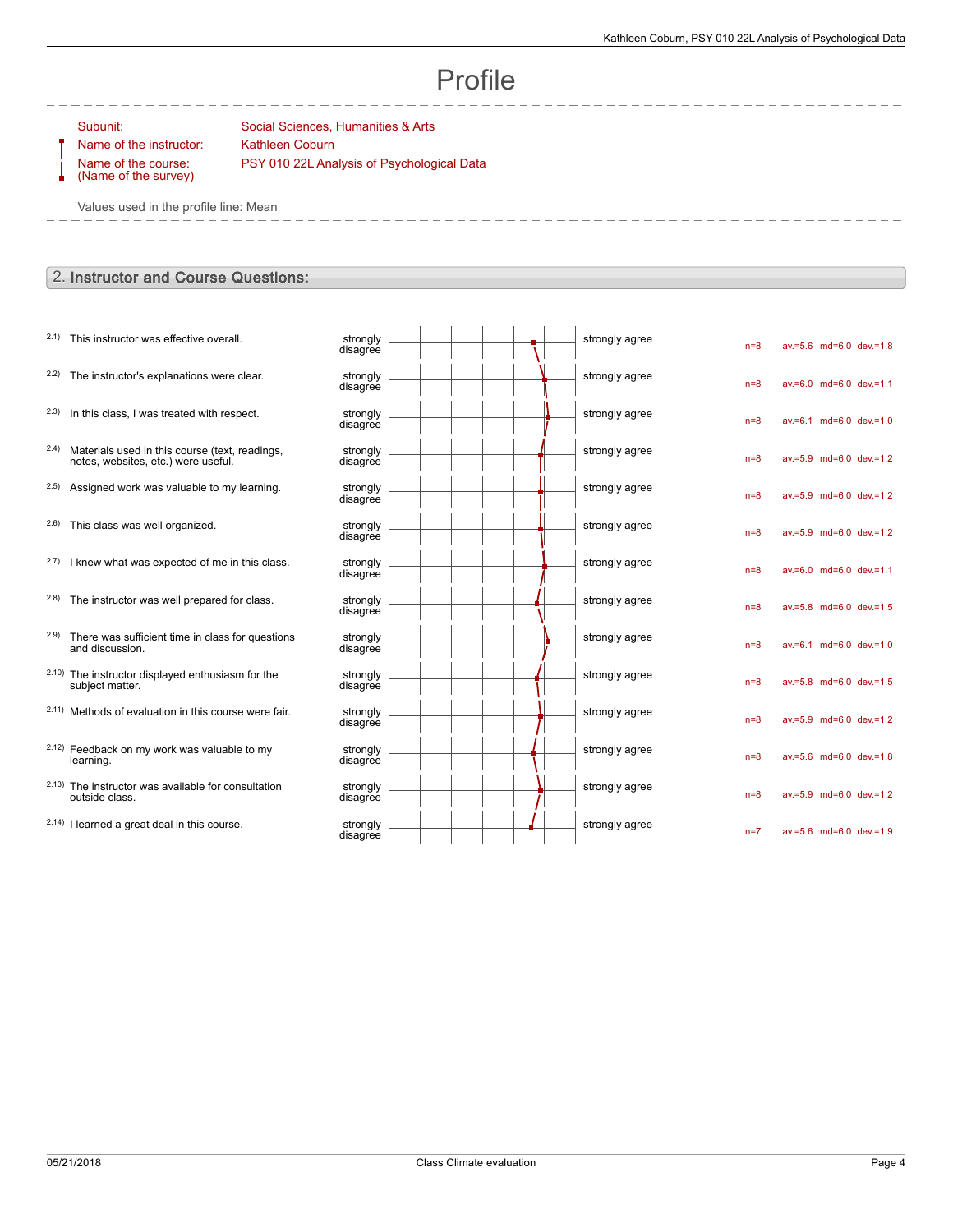# Profile

Name of the instructor: Kathleen Coburn Name of the course: (Name of the survey)

--------

Subunit: Social Sciences, Humanities & Arts PSY 010 22L Analysis of Psychological Data

2. Instructor and Course Questions: + -

av.=5.9 dev.=1.3